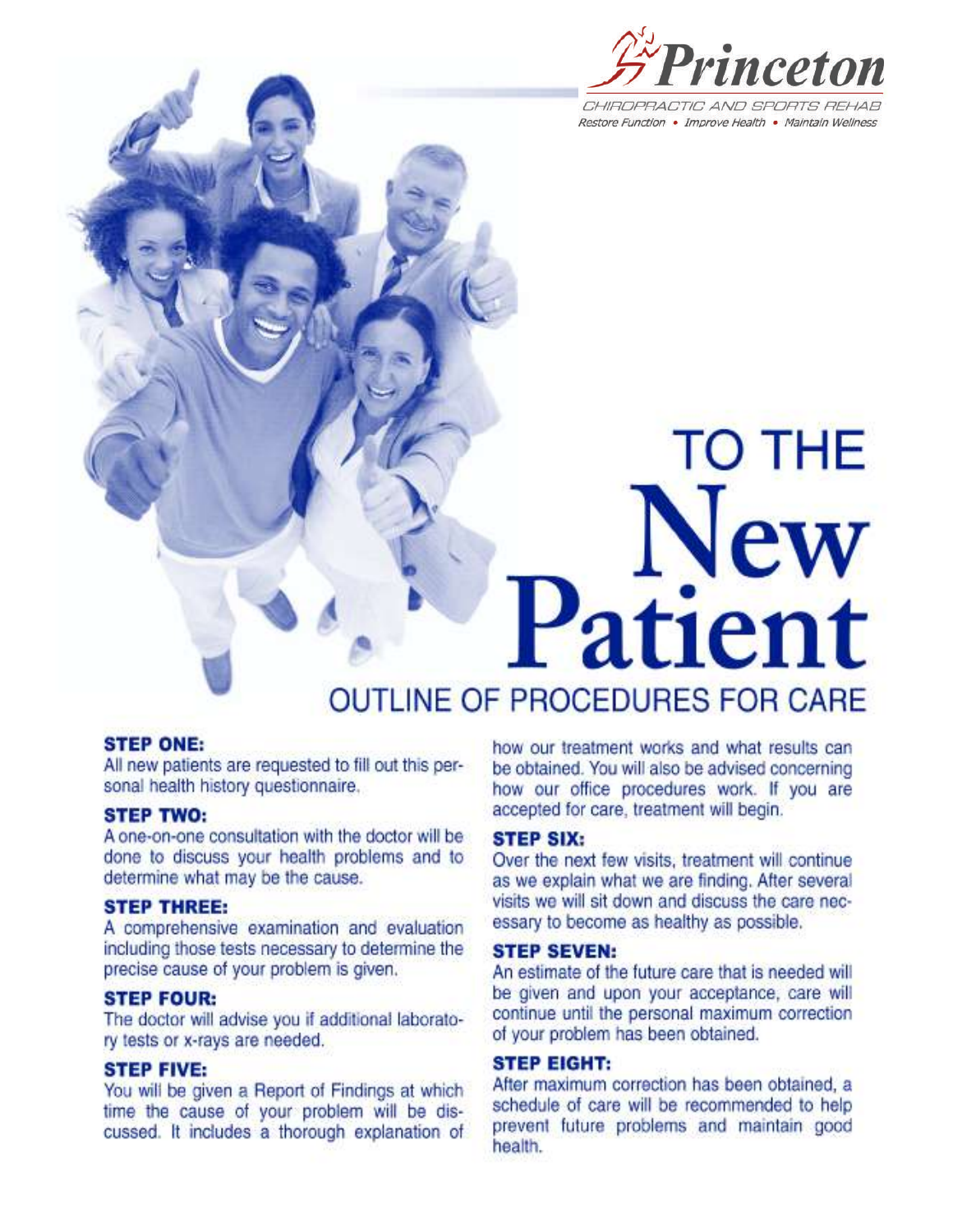

CHIROPRACTIC AND SPORTS REHAB

**DATE** 

I.D. NO.

Restore Function . Improve Health . Maintain Wellness **DEDCOMAL LICTORY** 

|                                                                                                                                                                                                                                                                                                                                                                                                                                                                                                                                                                                                                                                                                                                                                                                                                                                                                                            | <b>PERSONAL HISTORY</b>                                                                                                                                                                                                                                                                                  |  |  |  |
|------------------------------------------------------------------------------------------------------------------------------------------------------------------------------------------------------------------------------------------------------------------------------------------------------------------------------------------------------------------------------------------------------------------------------------------------------------------------------------------------------------------------------------------------------------------------------------------------------------------------------------------------------------------------------------------------------------------------------------------------------------------------------------------------------------------------------------------------------------------------------------------------------------|----------------------------------------------------------------------------------------------------------------------------------------------------------------------------------------------------------------------------------------------------------------------------------------------------------|--|--|--|
| Name: 1980 - 1980 - 1980 - 1980 - 1980 - 1980 - 1980 - 1980 - 1980 - 1980 - 1980 - 1980 - 1980 - 1980 - 1980 -                                                                                                                                                                                                                                                                                                                                                                                                                                                                                                                                                                                                                                                                                                                                                                                             |                                                                                                                                                                                                                                                                                                          |  |  |  |
|                                                                                                                                                                                                                                                                                                                                                                                                                                                                                                                                                                                                                                                                                                                                                                                                                                                                                                            |                                                                                                                                                                                                                                                                                                          |  |  |  |
| Home Phone: Sex: 0 M O F                                                                                                                                                                                                                                                                                                                                                                                                                                                                                                                                                                                                                                                                                                                                                                                                                                                                                   |                                                                                                                                                                                                                                                                                                          |  |  |  |
| Cell Phone: <u>All Andress: All Andress: All Andress: All Andress: All Andress: All Andress: All Andress: All Andress: All Andress: All Andress: All Andress: All Andress: All Andress: All Andress: All Andress: All Andress: A</u>                                                                                                                                                                                                                                                                                                                                                                                                                                                                                                                                                                                                                                                                       |                                                                                                                                                                                                                                                                                                          |  |  |  |
|                                                                                                                                                                                                                                                                                                                                                                                                                                                                                                                                                                                                                                                                                                                                                                                                                                                                                                            |                                                                                                                                                                                                                                                                                                          |  |  |  |
|                                                                                                                                                                                                                                                                                                                                                                                                                                                                                                                                                                                                                                                                                                                                                                                                                                                                                                            | Check One: □ Married □ Single □ Widowed □ Divorced □ Separated                                                                                                                                                                                                                                           |  |  |  |
|                                                                                                                                                                                                                                                                                                                                                                                                                                                                                                                                                                                                                                                                                                                                                                                                                                                                                                            |                                                                                                                                                                                                                                                                                                          |  |  |  |
|                                                                                                                                                                                                                                                                                                                                                                                                                                                                                                                                                                                                                                                                                                                                                                                                                                                                                                            |                                                                                                                                                                                                                                                                                                          |  |  |  |
|                                                                                                                                                                                                                                                                                                                                                                                                                                                                                                                                                                                                                                                                                                                                                                                                                                                                                                            | Name of Spouse entry and the state of Spouse's Social Security #<br>Business Phone <b>contract the contract of the Contract of the Contract of the Contract of the Contract of the Contract of the Contract of the Contract of the Contract of the Contract of the Contract of the Contract of the C</b> |  |  |  |
|                                                                                                                                                                                                                                                                                                                                                                                                                                                                                                                                                                                                                                                                                                                                                                                                                                                                                                            |                                                                                                                                                                                                                                                                                                          |  |  |  |
|                                                                                                                                                                                                                                                                                                                                                                                                                                                                                                                                                                                                                                                                                                                                                                                                                                                                                                            |                                                                                                                                                                                                                                                                                                          |  |  |  |
|                                                                                                                                                                                                                                                                                                                                                                                                                                                                                                                                                                                                                                                                                                                                                                                                                                                                                                            |                                                                                                                                                                                                                                                                                                          |  |  |  |
|                                                                                                                                                                                                                                                                                                                                                                                                                                                                                                                                                                                                                                                                                                                                                                                                                                                                                                            |                                                                                                                                                                                                                                                                                                          |  |  |  |
| Who Is Responsible For Your Bill, You and $\Box$ Spouse $\Box$ Workers' Comp. $\Box$ Auto Insurance $\Box$ Medicare $\Box$ Medicaid                                                                                                                                                                                                                                                                                                                                                                                                                                                                                                                                                                                                                                                                                                                                                                        |                                                                                                                                                                                                                                                                                                          |  |  |  |
|                                                                                                                                                                                                                                                                                                                                                                                                                                                                                                                                                                                                                                                                                                                                                                                                                                                                                                            | □ Personal Health Insurance (Name) _________________________________ □ Health Card # _________________________                                                                                                                                                                                           |  |  |  |
| Insured Person's Name entertainment and the Date of Birth entertainment and the Date of Birth entertainment and the Date of Birth entertainment and the Date of Birth entertainment and the Date of Birth entertainment and th                                                                                                                                                                                                                                                                                                                                                                                                                                                                                                                                                                                                                                                                             |                                                                                                                                                                                                                                                                                                          |  |  |  |
| Unwanted Health Condition <b>Experimental Condition Condition Condition Condition</b><br>Type of Treatment: <b>All and Science Community Control</b> Results: <b>Community Community Community Community</b> Community<br>Is Condition: □ Job Related □ Auto Accident □ Home Injury □ Fall □ Other: _________________________<br>Date of Accident: Notice and Society and Society and Society and Society and Society and Society and Society and Society and Society and Society and Society and Society and Society and Society and Society and Society and S<br>Have You Made A Report of Your Accident To Your Employer: $\Box$ Yes $\Box$ No<br>Drugs You Now Take: □ Nerve Pills □ Pain Killers/Muscle Relaxers □ Blood Pressure Medicine<br>$\Box$ Insulin $\Box$ Other<br>Do You Wear A Shoe Lift? □ Yes □ No<br>Do You Suffer From Any Condition Other Than That Which You Are Now Consulting Us? |                                                                                                                                                                                                                                                                                                          |  |  |  |
| and the control of the control of the control of the control of the control of the control of<br>Please Check and Describe:<br>Major Surgery/Operations: [ Appendectomy   Tonsillectomy   Gall Bladder   Hernia   Back Surgery<br>Major Accident or Falls: University of Contractor Contractor Contractor Contractor Contractor Contractor Contractor                                                                                                                                                                                                                                                                                                                                                                                                                                                                                                                                                      | <b>PAST HEALTH HISTORY</b>                                                                                                                                                                                                                                                                               |  |  |  |
|                                                                                                                                                                                                                                                                                                                                                                                                                                                                                                                                                                                                                                                                                                                                                                                                                                                                                                            | and the control of the control of the control of the control of the control of the control of the control of the                                                                                                                                                                                         |  |  |  |
| Previous Chiropractic Care: □ None □ Doctor's Name & Approximate Date of Last Visit                                                                                                                                                                                                                                                                                                                                                                                                                                                                                                                                                                                                                                                                                                                                                                                                                        |                                                                                                                                                                                                                                                                                                          |  |  |  |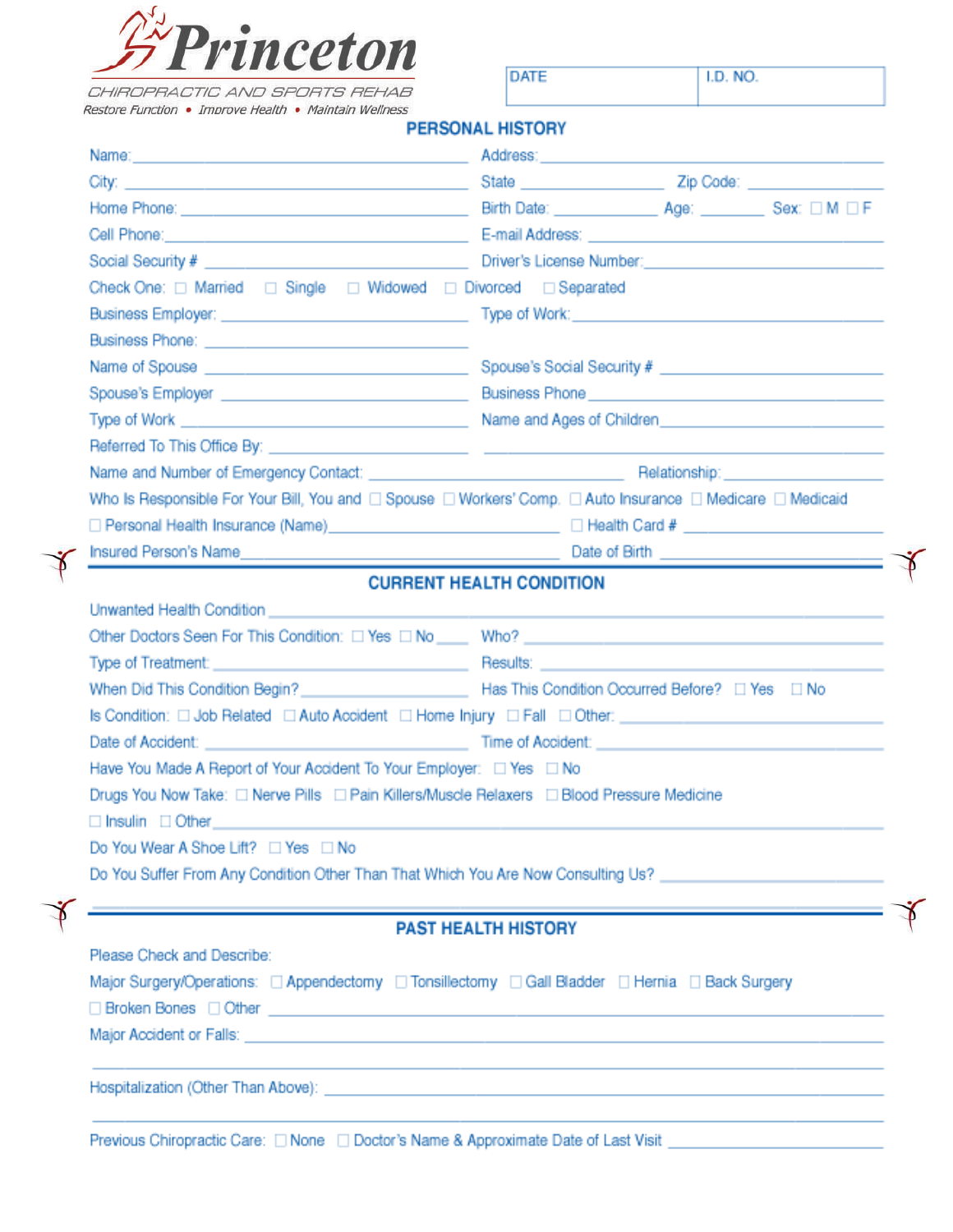#### Below are a list of diseases which may seem unrelated to the purpose of your appointment. However, these questions must be answered carefully as these problems can affect your overall course of care.

 $\Box$  Influenza

 $\Box$  Pleurisy

□ Arthritis

 $\Box$  Epilepsy

 $\Box$  Lumbago

□ Eczema

Mental Disorders

#### CHECK ANY OF THE FOLLOWING DISEASES YOU HAVE HAD: □ Mumps

- Pneumonia
- Rheumatic Fever
- $\Box$  Polio
- □ Tuberculosis
- □ Whooping Cough
- □ Anemia
- $\Box$  Measles
- □ Chicken Pox □ Diabetes
- □ Cancer
- □ Heart Disease
	- □ Thyroid

Small Pox

Have you been tested HIV positive? □ Yes □ No

# CHECK ANY OF THE FOLLOWING YOU HAVE HAD THE PAST 6 MONTHS:

# **MUSCULO-SKELETAL CODE**

- □ Low Back Pain
- Pain Between Shoulders
- □ Neck Pain
- □ Arm Pain
- Joint Pain/Stiffness
- □ Walking Problems
- □ Difficult Chewing/Clicking Jaw
- General Stiffness

#### **NERVOUS SYSTEM CODE**

- $\Box$  Nervous
- $\Box$  Numbness
- Paralysis
- □ Dizziness
- □ Forgetfulness
- Confusion/Depression
- $\Box$  Fainting
- □ Convulsions
- □ Cold/Tingling Extremities
- □ Stress

#### **GENERAL CODE**

- $\Box$  Fatigue
- Allergies
- □ Loss of Sleep
- $\Box$  Fever
- □ Headaches

#### **GASTRO-INTESTINAL CODE**

- □ Poor/Excessive Appetite
- □ Excessive Thirst
- □ Frequent Nausea
- $\Box$  Vomiting
- □ Diarrhea
- □ Constipation
- □ Hemorrhoids
- □ Liver Problems
- Gall Bladder Problems
- □ Weight Trouble
- 
- Abdominal Cramps
- □ Gas/Bloating After Meals  $\Box$  Heartburn
- □ Black/Bloody Stool
- $\Box$  Colitis

#### **GENITO-URINARY CODE**

- **Bladder Trouble**
- □ Painful/Excessive Urination
- □ Discolored Urine

## **C-V-R CODE**

- $\Box$  Chest Pain
- □ Short Breath
- □ Blood Pressure Problems
- $\Box$  Irregular Heartbeat
- □ Heart Problems
- □ Lung Problems/Congestion
- □ Varicose Veins
- □ Ankle Swelling
- $\Box$  Stroke

#### **EENT CODE**

- □ Vision Problems
- □ Dental Problems
- Sore Throat
- □ Ear Aches
- □ Hearing Difficulty
- □ Stuffed Nose

#### **MALE/FEMALE CODE**

- $\Box$  Menstrual Irregularity
- □ Menstrual Cramps
- □ Vaginal Pain/Infection
- □ Breast Pain/Lumps
- □ Prostate/Sexual Dysfunction

Date

□ Other Problems **District Control** 

 $\Box$ 

Ω.

- The following members have a same or similar problem as I do:
	- $\Box$  Mother
		- $\Box$  Father

**FAMILY HISTORY** 

- $\Box$  Brother
- $\Box$  Sister
- $\Box$  Spouse
- $\Box$  Child



CHIROPRACTIC AND SPORTS REHAB Restore Function • Improve Health • Maintain Wellness

Please outline on the diagram the area of your discomfort



□ Yes □ No □ Not Sure

#### **INTAKE** □ Coffee  $\Box$  Tea

□ Alcohol

**FEMALES ONLY:** 

Are you pregnant?

 $\Box$  Cigarettes

□ White Sugar

When was your last period?\_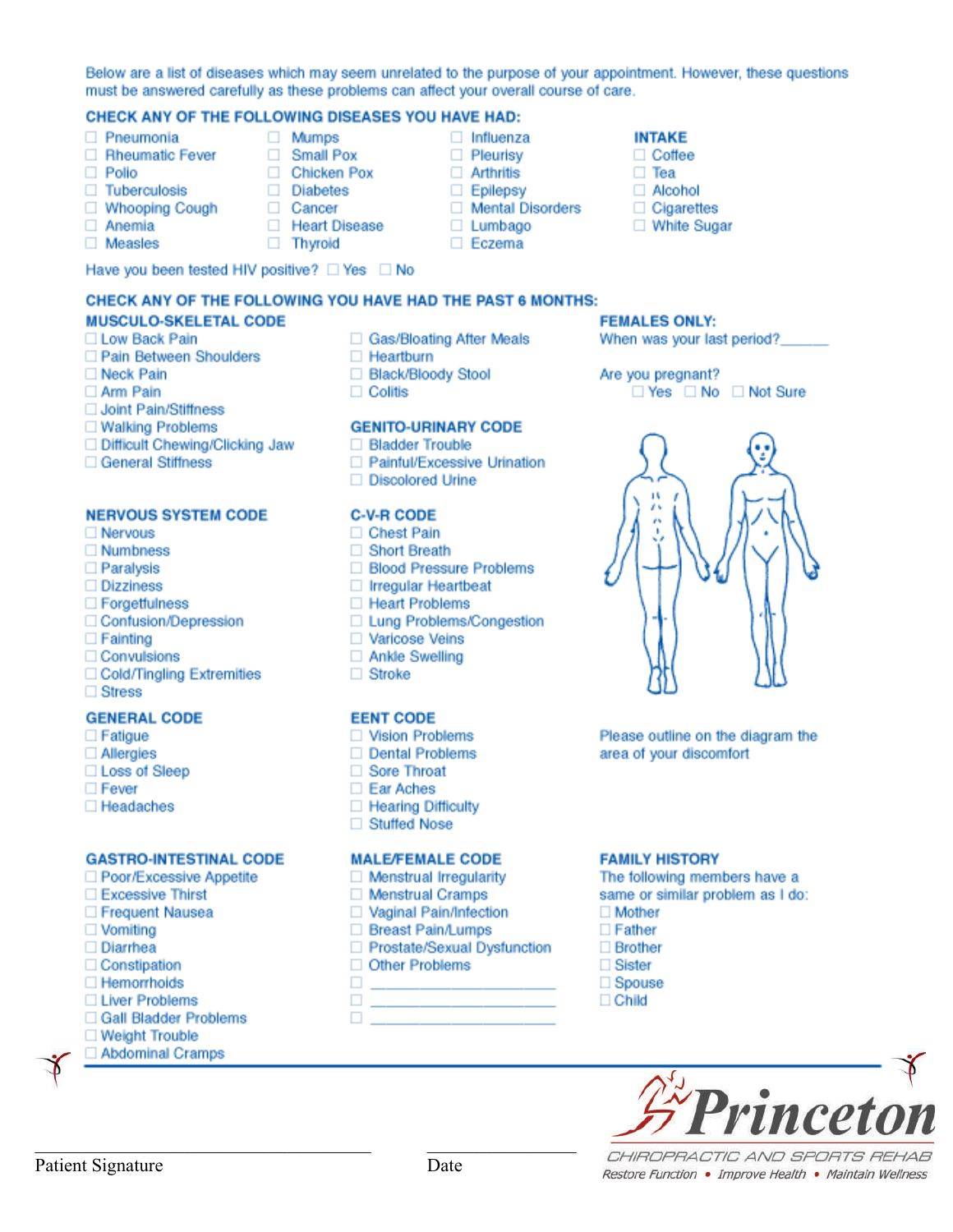

 **601 Ewing Street, Suite C-3 Princeton, NJ 08540 609.921.1705 Office | 609.921.8871 Fax www.PrincetonChiropractor.com**



# THIS NOTICE DESCRIBES HOW CHIROPRACTIC AND MEDICAL INFORMATION ABOUT YOU MAY BE USED AND DISCLOSED AND HOW YOU CAN GET ACCESS TO THIS INFORMATION. PLEASE REVIEW IT CAREFULLY

The Health Insurance Portability & Accountability Act of 1996 ("HIPAA") is a federal program that requires that all medical records and other individually identifiable health information used or disclosed by us in any form, whether electronically, on paper, or orally, are kept properly confidential. This Act gives you, the patient, significant new rights to understand and control how your health information is used. "HIPAA" provides penalties for covered entities that misuse personal health information.

As required by "HIPAA", we have prepared this explanation of how we are required to maintain the privacy of your health information and how we may use and disclose your health information.

In the course of your care as a patient at Princeton Chiropractic, LLC we may use and disclose your personal and health related information for each of the following purposes:

- TREATMENT means providing, coordinating or managing health care and related services by one or more health care providers. An example of this would be sending medical information to the referring physician. Your protected health information, including your clinical records, may be disclosed to another health care provider or hospital if it is necessary to refer you for further diagnosis, assessment or treatment or to keep your Primary Care Physician abreast of your condition and progress while under care in this office.
- PAYMENT means such activities as obtaining reimbursement for services, confirming coverage, billing or collection activities, and utilization review. An example of this would be sending a bill and/or chart notes for your visit to your insurance company for payment.
- HEALTH CARE OPERATIONS include the business aspects of running our practice, such as conducting quality assessment and improvement activities, auditing functions, cost-management analysis and customer service. An example would be sending charts to an insurance network for quality assurance review.

If you are not home to receive an appointment reminder or other related information, a message may be left on your answering machine or with a person in your household. You have a right to confidential communications and to request restrictions relative to such contacts. You also have the right to be contacted by alternative means or at alternative locations.

We are permitted and may be required to use or disclose your health information without your authorization in these following circumstances:

- If we provide health care services to you in an emergency.
- If we are required by law to provide care to you and we are unable to obtain your consent after attempting to do so
- If there are substantial barriers to communicating with you, but in our professional judgement we believe that you intend for us to provide care.
- If we are ordered by the courts or another appropriate agency.

We may also create and distribute de-identified health information by removing all references to individually identifiable information.

We may contact you to provide appointment reminders, reschedule appointments or provide information about treatment alternatives or other health-related benefits and services that may be of interest to you.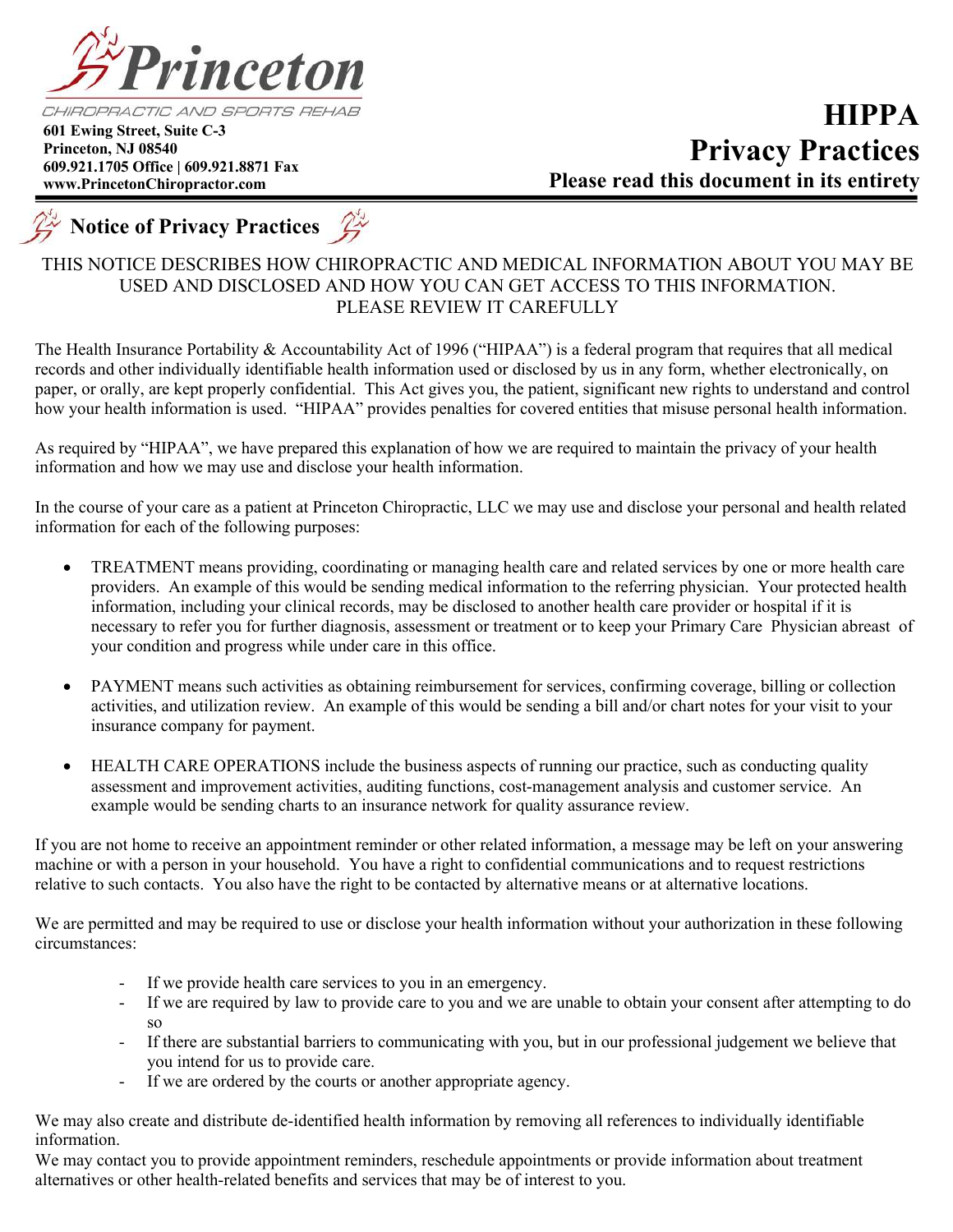

CHIROPRACTIC AND SPORTS REHAB

 **601 Ewing Street, Suite C-3 Princeton, NJ 08540 609.921.1705 Office | 609.921.8871 Fax www.PrincetonChiropractor.com**

# **HIPPA Privacy Practices Please read this document in its entirety**

Any other uses and disclosures will be made only with your written authorization. You may revoke such authorization in writing and we are required to honor and abide by that written request, except to the extent that we have already taken actions relying on your authorization. Information that we use or disclose based on this privacy notice may be subject to re-disclosure by the person to whom we provide the information and may no longer be protected by the federal privacy rules.

You have the following rights with respect to your protected health information, which you can exercise by presenting a written request to the Privacy Officer: Sandy Haegler

- The right to request restrictions on certain uses and disclosures of protected health information including those related to disclosures to family members, other relatives, close personal friends, or any other person identified by you. We are, however, not required to agree to a requested restriction. If we do agree to a restriction, we must abide by it unless you agree in writing to remove it.
- The right to reasonable requests to receive confidential communications of protected health information from us by alternative means or at alternative locations.
- The right to inspect and copy your protected health information for as long as it remains in our files.
- The right to request an amendment to your protected health information.
- The right to receive an accounting of disclosures of protected health information.
- The right to obtain a paper copy of this notice from us upon request.

We are required by law to maintain the privacy of your protected health information and to provide you with notice of our legal duties and privacy practices with respect to protected health information.

This notice is effective as of April 14, 2003 and we are required to abide by the terms of the Notice of Privacy Practices currently in effect. We reserve the right to change the terms of our Notice of Privacy Practices and to make the new notice provisions effective for all protected health information that we maintain. We will post and you may request a copy of the revised Notice of Privacy Practices from this office. Any change in our privacy notice will apply for all of your health information in our files.

You have recourse if you feel that your privacy protections have been violated. You have the right to file a written complaint with our office, or with the Department of Health & Human Services, Office of Civil Rights, about violations of the provisions of this notice or the policies and procedures of our office. We will not retaliate against you for filing a complaint.

> 601 Ewing, Street, Suite C-3 Office of Civil Rights Princeton, NJ 08540 200 Independence Ave SW 609-921-1705 Washington, DC 20201

 **Please contact us for more information: For more information about HIPAA or to file a complaint:** Princeton Chiropractic, LLC The US Department of Health & Human Services Toll Free: 1-877-696-6775